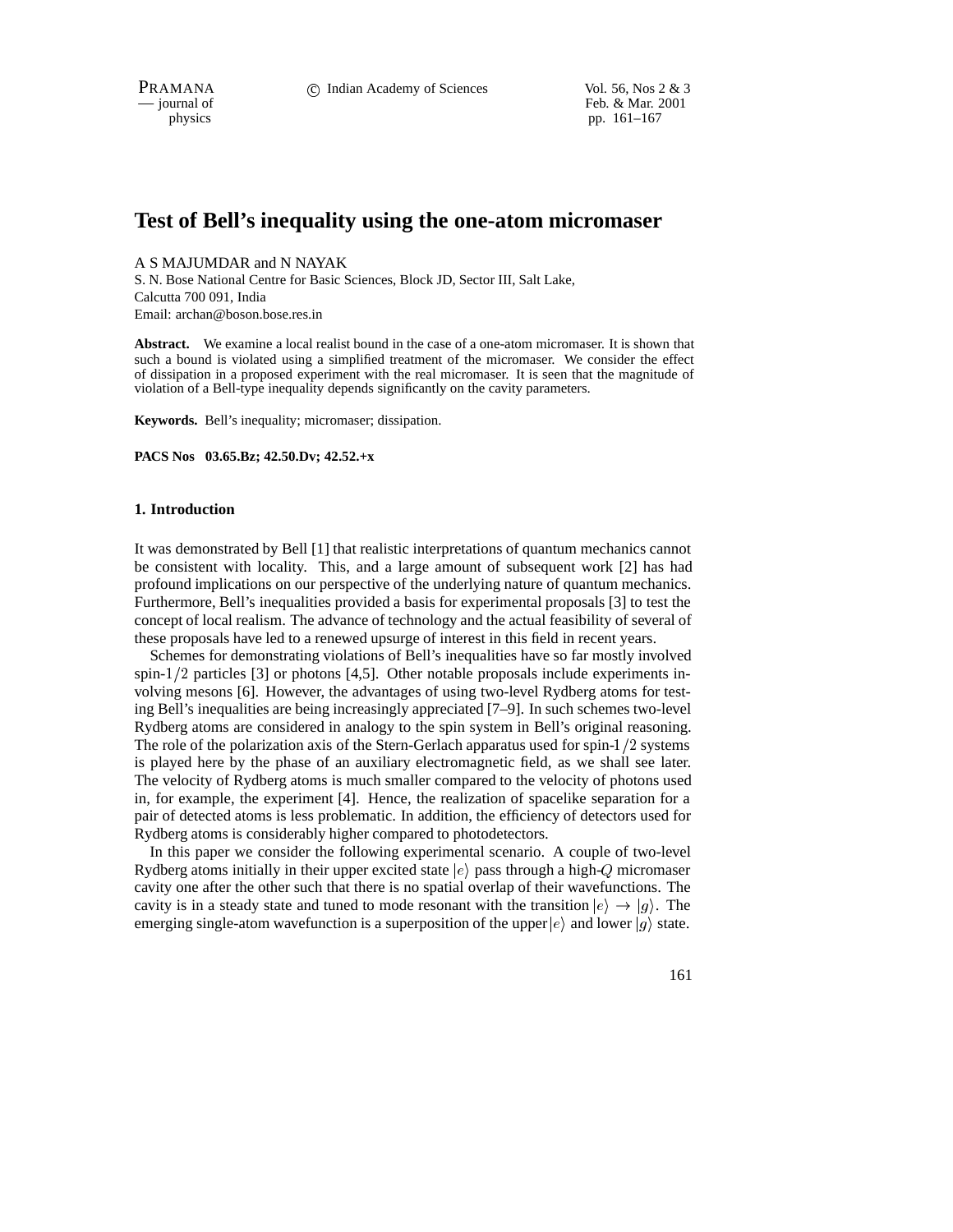#### *A S Majumdar and N Nayak*

After passing through the cavity, the atoms pass through an electromagnetic field which gives a  $\pi/2$  pulse to the atoms, and the phase of which can be varied for different atoms. Finally, each atom is detected in the upper or lower state by a detector placed far away. Note that there is no direct interaction between the two atoms. However, the passage of the first atom through the cavity modifies the cavity (photonic) wavefunction which is subsequently entangled with the wavefunction of the second atom. In this way secondary correlations [8,9] are built up between the two atomic wavefunctions through the atomphoton interactions. This feature is exploited in obtaining Bell-type inequalities, with the phase of the electromagnetic field acting as the variable Bell parameter. To avoid spatial overlap between the two atoms, the rate of pumping from the source is so monitored that the time during which the cavity is devoid of atoms is much longer compared to the atomcavity interaction time. Dissipation of the cavity photons is an important consideration in actual experiments, and we derive its effects on the Bell sum.

The paper is organised as follows. In  $\S2$  we present the derivation of a Bell-type inequality for the case of an idealized micromaser [8] which is initially in a photon number state, and dissipation is neglected. The purpose of this exercise is to show that Bell's inequalities can be set up and proved to be violated using a simple analytical treatment in the context of a one-atom maser. However, the actual experimental situation is more complicated. To get a better handle on this we discuss the theory of a real micromaser in  $\S$ 3. The effects of decoherence on atomic statistics obtained through numerical analysis is presented in  $\S 4$ where we also make some concluding remarks about the scope of extension of this work.

#### **2. Violation of Bell's inequality in an ideal micromaser**

In this section we shall first briefly go through the derivation of a Bell-type inequality which is suitable in context of the micromaser [7,8]. In order to do so, we shall as usual, assume the twin criteria of locality and reality, wherever required.

As stated earlier, the experiment consists of a source of two-level Rydberg atoms which are pumped randomly one at a time. An atom first passes through a high-Q microwave cavity, and then interacts with an electromagnetic field which acts as a  $\pi/2$  pulse on the atom and whose phase is labelled by  $\phi$ . Finally, the atom is detected by a detector which assigns value  $+1$  whenever the atom is detected in the upper state  $|e\rangle$ , and  $-1$  for the lower state  $|g\rangle$ . In any local realistic theory one can define functions

$$
f(\phi_1) = \pm 1; \ g(\phi_2) = \pm 1 \tag{1}
$$

describing the outcome of measurement on the atoms 1 and 2 when the phase of the e.m. field is set to be  $\phi_1$  and  $\phi_2$  for the respective atoms. The ensemble average for double click events is therefore defined as

$$
E^{\lambda}(\phi_1, \phi_2) = \int d\lambda f(\phi_1) g(\phi_2), \qquad (2)
$$

where  $\lambda$  is a suitable probability measure on the space of all possible sets.

The quantum mechanical expectation value for double click events is calculated from the probabilities of all possible double-click sequences. This is given by

$$
E(\phi_1, \phi_2) = P_{ee}(\phi_1, \phi_2) + P_{gg}(\phi_1, \phi_2) - P_{eg}(\phi_1, \phi_2) - P_{ge}(\phi_1, \phi_2), \tag{3}
$$

162 *Pramana – J. Phys.,* **Vol. 56, Nos 2 & 3, Feb. & Mar. 2001**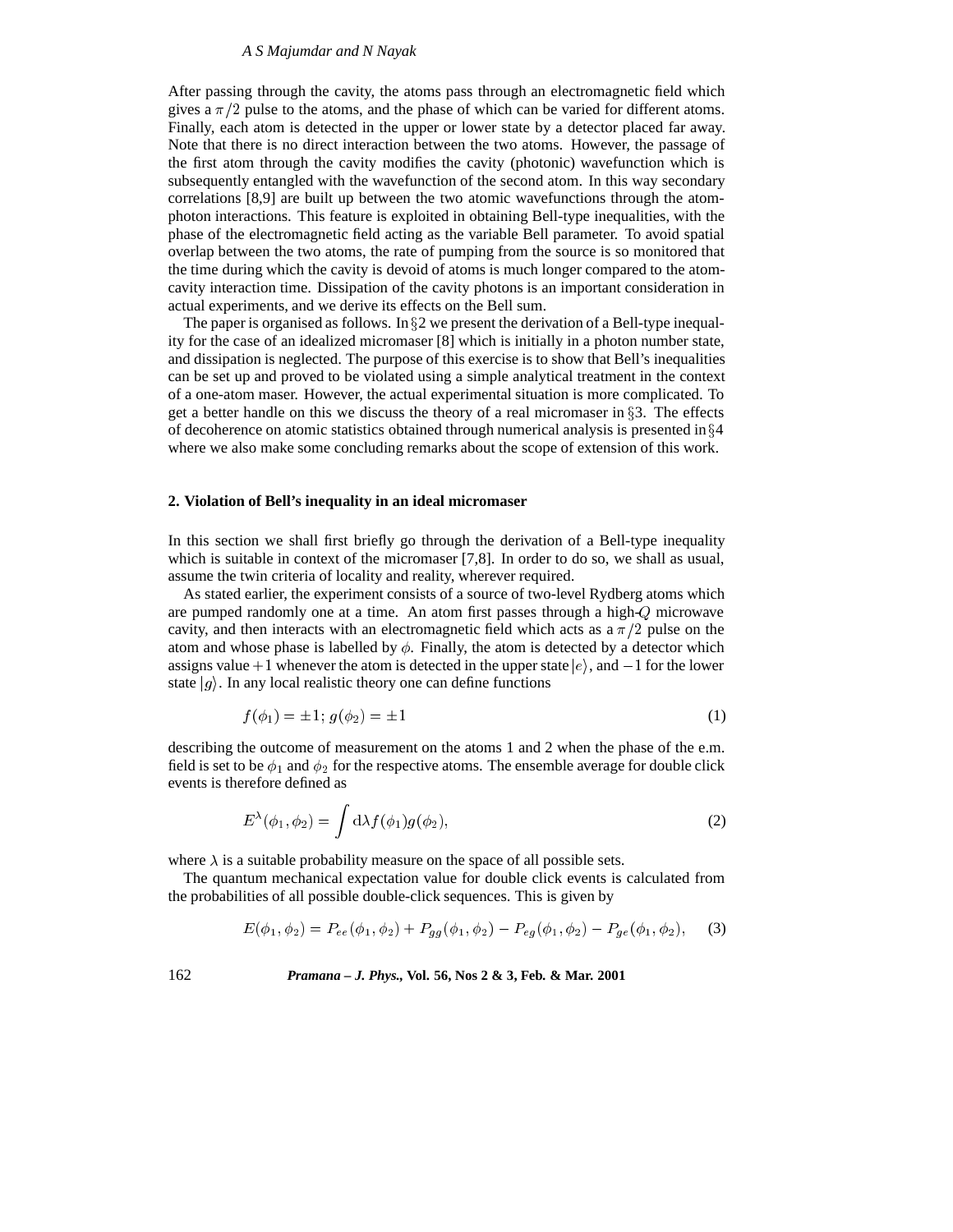where  $P_{eg}(\phi_1, \phi_2)$  stands for the probability that the first atom is found to be in state  $|e\rangle$ after traversing the  $\pi/2$  pulse with phase  $\phi_1$ , and the second atom is found to be in state  $|g\rangle$  with the phase of the  $\pi/2$  pulse being  $\phi_2$  for its case. Defining  $E_0 = E^{\lambda}(\phi_1 = \phi_2)$ and  $M_0 = P_{ee}(\phi_1 = \phi_2) + P_{qq}(\phi_1 = \phi_2)$ , and assuming perfect detections, i.e.,

$$
E(\phi_1, \phi_2) = P_{ee}(\phi_1, \phi_2) + P_{gg}(\phi_1, \phi_2) + P_{eg}(\phi_1, \phi_2) + P_{ge}(\phi_1, \phi_2) = 1
$$
\n(4)

it follows that

$$
E_0 = 2M_0 - 1.\t\t(5)
$$

Returning to the functions f and g, it is easy to see that  $f(\phi) = +g(\phi)$  with probability  $M_0$ , and  $f(\phi) = -g(\phi)$  with probability  $(1 - M_0)$ . Hence,  $E^{\lambda}(\phi_1, \phi_2)$  can be written as

$$
E^{\lambda}(\phi_1, \phi_2) = M_0 \int d\rho f(\phi_1) f(\phi_2) - (1 - M_0) \int d\rho f(\phi_1) f(\phi_2)
$$
  
=  $E_0 \int d\rho f(\phi_1) f(\phi_2),$  (6)

where the last equality follows from eq. (5). Further, one has

$$
E^{\lambda}(\phi_1, \phi_2) - E^{\lambda}(\phi_1, \phi_3) = E_0 \int d\lambda [f(\phi_1) f(\phi_2) - f(\phi_1) f(\phi_3)]
$$
  
= 
$$
E_0 \int d\lambda f(\phi_1) f(\phi_2) [1 - f(\phi_2) f(\phi_3)].
$$
 (7)

Taking the modulus of both sides, one obtains the following Bell-type inequality [8]:

$$
|E^{\lambda}(\phi_1, \phi_2) - E^{\lambda}(\phi_1, \phi_3)| + \text{sign}(E_0)[E^{\lambda}(\phi_2, \phi_3) - E_0] \le 0.
$$
 (8)

We shall now evaluate the quantum mechanical expectation value for double click events using an idealised micromaser, and compare the Bell sum thus obtained with eq. (8). To begin with, we assume that the cavity is initially in a number state and both the atoms enter the cavity in their upper excited state  $|e\rangle$ . The initial state of the atom-cavity system is thus written as  $|ee, n\rangle$ . Dissipation is neglected in this simplified treatment. The interaction of the atoms with the cavity photons is governed by the Jaynes-Cummings interaction [10]. After the pair of atoms have passed both the micromaser and the  $\pi/2$  pulse (with different phases  $\phi_1$  and  $\phi_2$  for the two atoms), the atom-field state is given by [8]

$$
|\psi\rangle = c_1^2[|ee, n\rangle + e^{-i\phi_2}|ge, n\rangle] + e^{-i\phi_1}c_1^2[|eg, n\rangle + e^{-i\phi_2}|gg, n\rangle] + i[e^{i\phi_1}c_2s_1 + e^{i\phi_2}c_1s_1]|ee, n+1\rangle + i[e^{i(\phi_1-\phi_2)}c_2s_1 - c_1s_1]|ge, n+1\rangle + i[e^{-i(\phi_1-\phi_2)}c_1s_1 - c_2s_1]|eg, n+1\rangle - i[e^{-i\phi_2}c_2s_1 + e^{-i\phi_1}c_1s_1]|gg, n+1\rangle + e^{i\phi_1}s_2s_1[-e^{-i\phi_2}|ee, n+2\rangle + |ge, n+2\rangle] - s_2s_1[-e^{i\phi_2}|eg, n+2\rangle + |gg, n+2\rangle],
$$
\n(9)

where  $c_j = \cos(\eta \sqrt{n+j})$  and  $s_j = \sin(\eta \sqrt{n+j})$ , and  $\eta$  is the Rabi angle. The Bell sum B, in this case is given by

*Pramana – J. Phys.,* **Vol. 56, Nos 2 & 3, Feb. & Mar. 2001** 163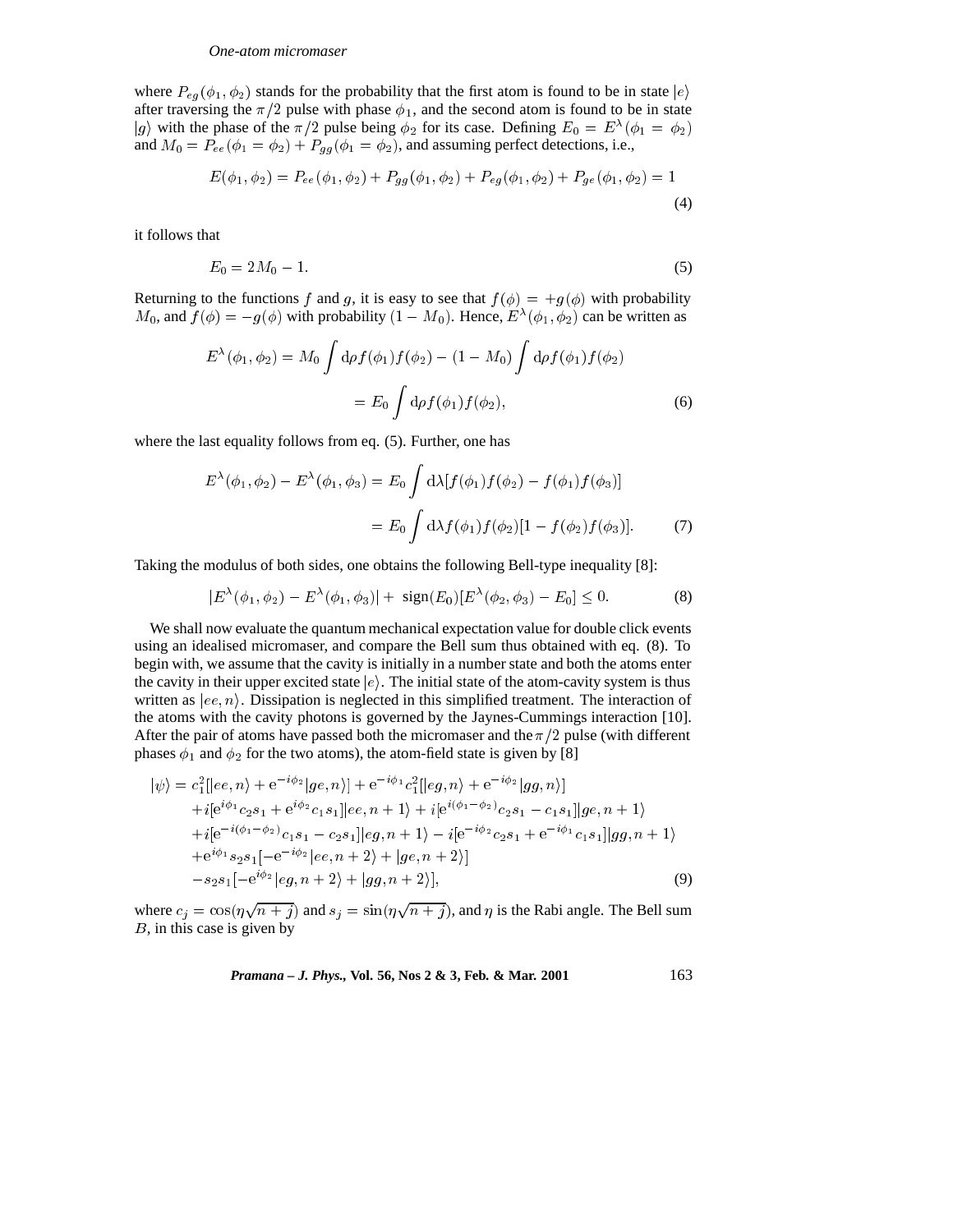*A S Majumdar and N Nayak*

$$
B = |E(\phi_1, \phi_2) - E(\phi_1, \phi_3)| + sign(E_0)[E(\phi_2, \phi_2) - E_0].
$$
\n(10)

For a particular choice of the phase angles, e.g.,  $\phi_1 = 0$ ,  $\phi_2 = \pi/3$ , and  $\phi_3 = 2\pi/3$ , it is easy to verify that

$$
S = |\mathcal{A}| \ge 0,\tag{11}
$$

where

$$
\mathcal{A} = \sin^2(\eta \sqrt{n+1}) \cos(\eta \sqrt{n+1}) \cos(\eta \sqrt{n+2}).\tag{12}
$$

Hence, we see that for this particular choice of the phases  $\phi_1$ ,  $\phi_2$  and  $\phi_3$ , the Bell-type inequality (8) is violated for all feasible choices of the Rabi angle  $\eta$ . Of course, the magnitude of violation does depend on the cavity parameter  $\eta$ . However, in order to describe a real experimental situation, one cannot proceed with the above idealised treatment for the micromaser. The corresponding equations are rather complicated for the case of the real micromaser where dissipation of the cavity photons has to be taken into account. One has to take recourse to numerical methods to deal with this case, as we shall see in the following sections.

#### **3. Micromaser dynamics**

The micromaser [11], or the one-atom maser, consists of a superconducting microwave high-Q cavity at sub-kelvin temperatures. Rydberg atoms in the upper of two masing levels, the transition frequency of which is in resonance with the single eigenmode of the cavity, are pumped into the cavity at such a rate that at most one atom is present there at any time. The very first atom that enters the cavity interacts with the thermal radiation field having average photon number  $\bar{n}_{th}$  and in equilibrium with the cavity temperature. The atom interacts with the field for a duration  $\tau$ , fixed for every atom. The radiation field, after this interaction, evolves under its own dynamics until the second atom enters the cavity, which interacts with the resultant field in the cavity. The process repeats itself after every  $\bar{t}_c$  seconds, where  $\bar{t}_c = 1/R$ , with R being the number of atoms passing through the cavity per second. Thus one has a repetition time  $t_c = \tau + t_{\text{cav}}$  where  $t_{\text{cav}}$  is the duration for which the cavity is empty of atom.  $\bar{t}_c$  is the average of  $t_c$  with respect to the distribution in time of the incoming atoms, which for the purpose of the present study, we consider to be Poissonian, such as in the experimental set-up [11]. This dynamics and its steady-state characteristics have been discussed in ref. [12–14]. The above mechanism shows that the cavity radiation field is in interaction with its reservoir all the time whereas the interacting atom is coupled to its reservoir during time  $\tau$  only. Naturally, the dynamics carries the signature of these two reservoirs to the steady-state situation of the cavity which has been discussed in ref. [14]. We adopt the results of this paper for the present purpose.

The Hamiltonian for the interaction between the single mode of the radiation field and the single atom is

$$
H_{\text{int}} = g(s^+a + s^-a^\dagger),\tag{13}
$$

where g is the atom-cavity coupling constant,  $a(a^{\dagger})$  is the annihilation (creation) operator for the radiation field.  $s^+$  and  $s^-$  are the Pauli pseudo-spin operators for the two-level

164 *Pramana – J. Phys.,* **Vol. 56, Nos 2 & 3, Feb. & Mar. 2001**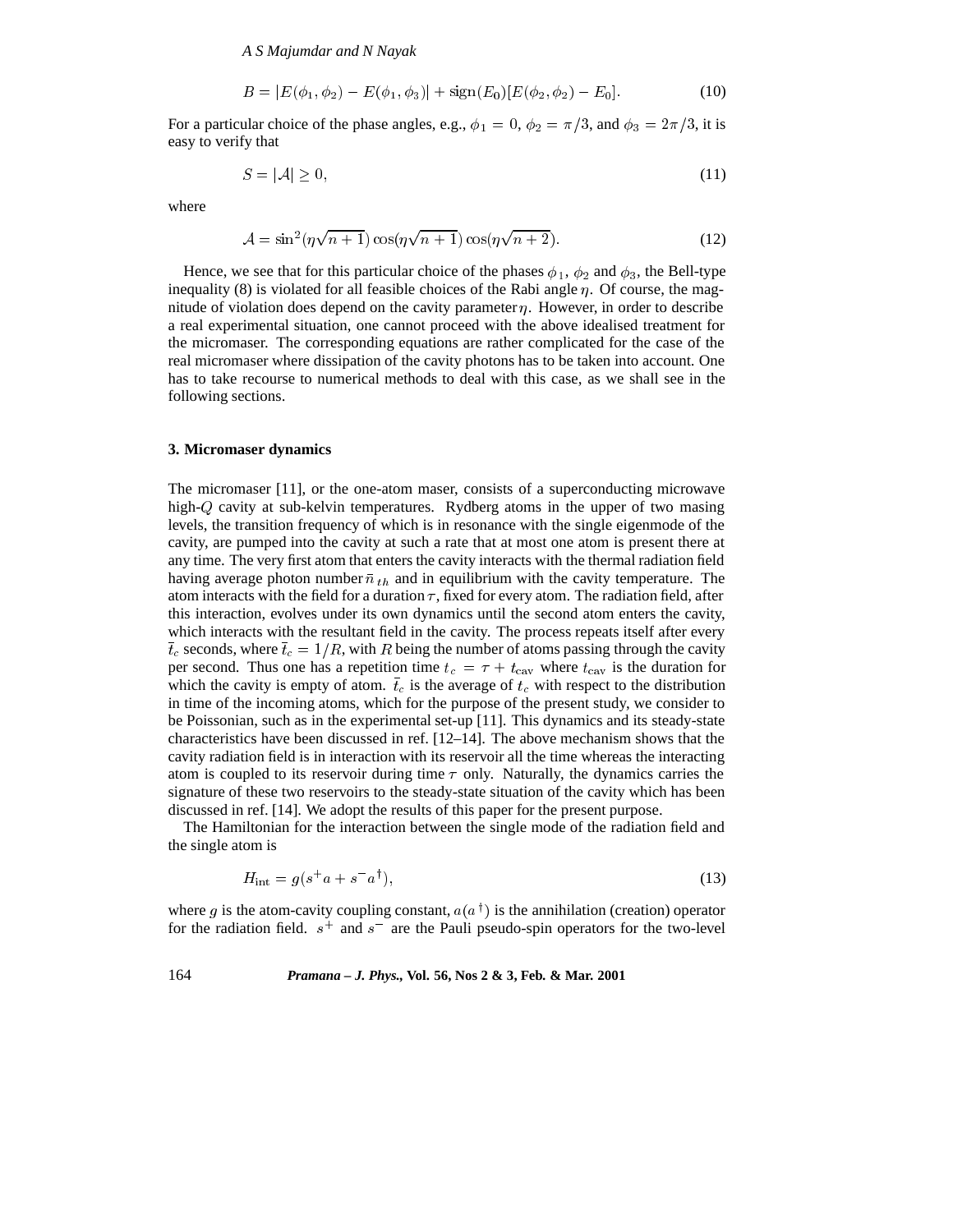#### *One-atom micromaser*

atoms with  $[s^+, s^-] = s^z$ , where  $s^z$  is the population operator. The equations of motion for the composite atom-field density matrix  $\rho$  due to the interaction in eq. (13) is

$$
\dot{\rho} = -i[H_{\rm int}, \rho].\tag{14}
$$

The interactions of the atoms and the radiation field with their respective reservoirs are considered to be Markovian, and the equation governing these interactions can be seen in ref. [15]. The derivations leading to the steady-state results are given in ref. [14].

The steady-state photon statistics of the cavity field is

$$
P_n = P_0 \prod_{m=1}^n v_m \tag{15}
$$

and  $P_0$  is obtained from the normalisation  $\sum_{n=0}^{\infty} P_n = 1$ . The  $v_n$  is given by the continued fractions

$$
v_n = f_3^{(n)} / (f_2^{(n)} + f_1^{(n)} v_{n+1})
$$
\n(16)

with  $f_1^{(n)} = (Z_n + C_n)/\kappa$ ,  $f_2^{(n)} = -2N + (Y_n + B_n)/\kappa$  and  $f_3^{(n)} = -(X_n + A_n)/\kappa$ .  $\kappa$  is the cavity bandwidth and  $N = R/2\kappa$  is the number of atoms passing through the cavity in a photon lifetime.  $A_n = 2n\kappa\bar{n}_{th}$ ,  $B_n = -2\kappa(n + \bar{n}_{th} + 2n\bar{n}_{th})$  and  $C_n =$  $2(n+1)(\overline{n}_{th}+1)\kappa$ .  $X_n, Y_n$  and  $Z_n$  are given by

$$
X_n = R\sin^2(g\sqrt{n}\tau)\exp\{-\left[\gamma + (2n-1)\kappa\right]\tau\},\tag{17}
$$

$$
Y_n = \frac{1}{2} R \left( \left\{ 2 \cos^2[g\sqrt{n+1}\tau] - \frac{1}{2} (\gamma/\kappa + 2n + 1) + F_1(n-1) \right\} \exp\{-[\gamma + (2n+1)\kappa]\tau \} + \left[ \frac{1}{2} (\gamma/\kappa + 2n + 1) - F_2(n-1) \right] \exp\{-[\gamma + (2n-1)\kappa]\tau \} \right),
$$

and

$$
Z_n = \frac{1}{2}R\left(\left[\frac{1}{2}(\gamma/\kappa + 2n + 3) + F_2(n)\right] \exp\{-[\gamma + (2n + 1)\kappa]\tau\} - \left[\frac{1}{2}(\gamma/\kappa + 2n + 3) + F_1(n)\right] \exp\{-[\gamma + (2n + 3)\kappa]\tau\}\right)
$$

where  $\gamma$  represents reservoir induced spontaneous emission from the upper to the lower masing level. The functions  $F_i$  are

$$
F_i(n) = \frac{\kappa/4g}{(\sqrt{n+2} - \sqrt{n+1})^2} \left[ \frac{\gamma}{\kappa} (\sqrt{n+2} - \sqrt{n+1}) \sin(2g\sqrt{m}\tau) - \frac{\gamma}{g} \cos(2g\sqrt{m}\tau) - [2n+3+2\sqrt{(n+1)(n+2)}] \right]
$$

*Pramana – J. Phys.,* **Vol. 56, Nos 2 & 3, Feb. & Mar. 2001** 165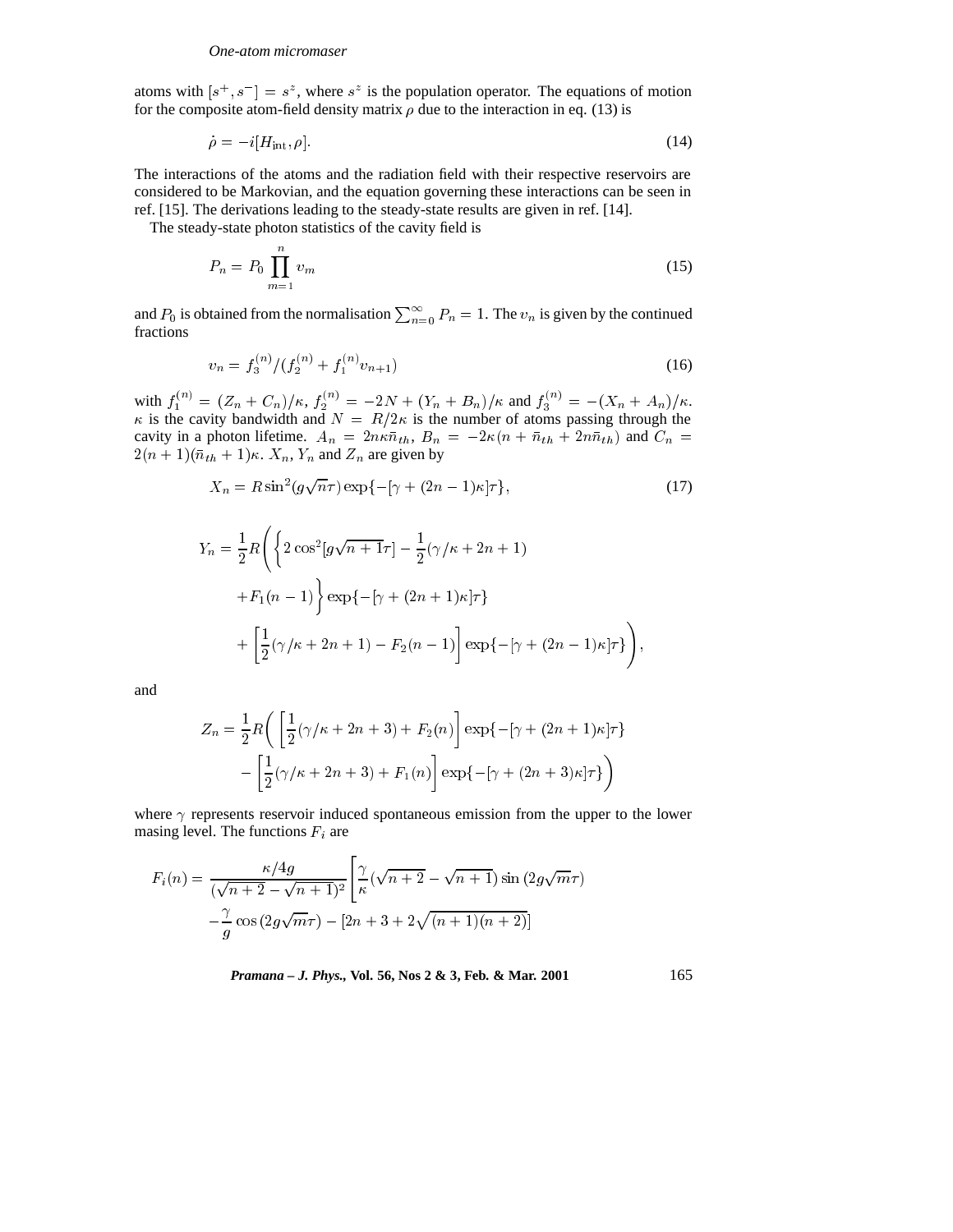*A S Majumdar and N Nayak*

$$
\times (\sqrt{n+2} - \sqrt{n+1}) \sin(2g\sqrt{m}\tau) + \frac{\kappa/4g}{(\sqrt{n+2} + \sqrt{n+1})^2}
$$
  

$$
\times \left[ \pm \frac{\gamma}{\kappa} (\sqrt{n+2} + \sqrt{n+1}) \sin(2g\sqrt{m}\tau) - \frac{\gamma}{g} \cos(2g\sqrt{m}\tau) \right]
$$
  

$$
\mp [2n+3-2\sqrt{(n+1)(n+2)}] (\sqrt{n+2} + \sqrt{n+1}) \sin(2g\sqrt{m}\tau) \right], \quad (18)
$$

where  $m = n + 2$  and  $n + 1$  for  $i = 1$  and 2, respectively, with the upper sign for  $i = 1$ .

# **4. Decoherence effects on the Bell sum and directions of further study**

We evaluate the Bell sum given in eq. (10) numerically. We start with the steady-state photon statistics of the cavity given by eq. (15). This is the field that the first of the two experimental atoms encounter. The second atom interacts with the field modified due to



Figure 1. Plot of the Bell sum versus the pump parameter (atom-cavity interaction time) for two different values of the cavity band-width  $\kappa$ . The dotted curve corresponds to a higher value of  $\kappa$ . Dissipation brings down the magnitude of violation of Bell's inequality, except for very small interaction times. (In our units, the value of pump parameter  $\sim 14$  corresponds to the cavity Rabi angle  $\pi/2$ ).

# 166 *Pramana – J. Phys.,* **Vol. 56, Nos 2 & 3, Feb. & Mar. 2001**